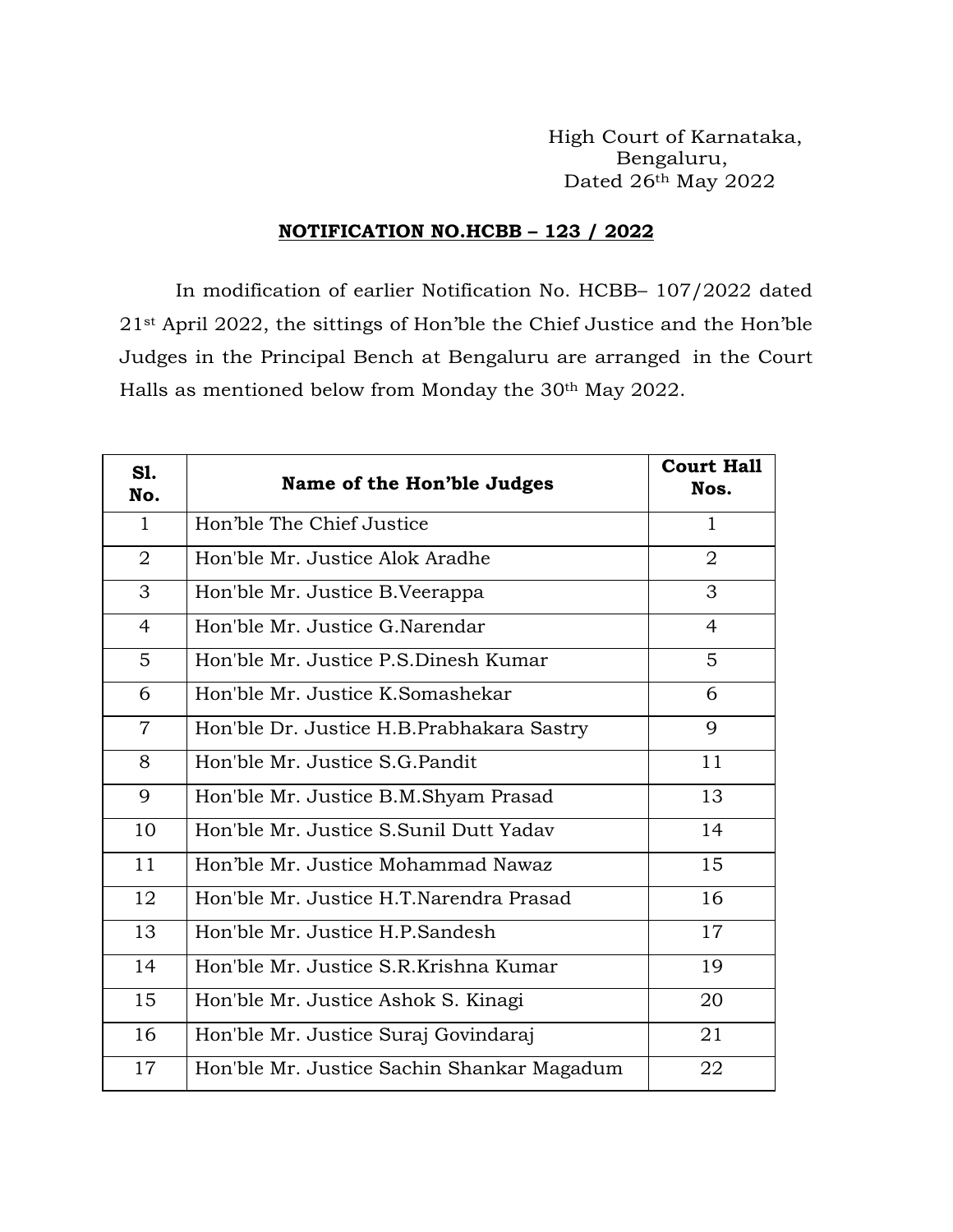| 18 | Hon'ble Mr. Justice N.S.Sanjay Gowda         | 23 |
|----|----------------------------------------------|----|
| 19 | Hon'ble Ms. Justice Jyoti Mulimani           | 24 |
| 20 | Hon'ble Mr. Justice R. Nataraj               | 25 |
| 21 | Hon'ble Mr. Justice Hemant Chandangoudar     | 26 |
| 22 | Hon'ble Mr. Justice M. Nagaprasanna          | 27 |
| 23 | Hon'ble Mr. Justice M.I.Arun                 | 28 |
| 24 | Hon'ble Mr. Justice Ravi V. Hosmani          | 29 |
| 25 | Hon'ble Mr. Justice Shivashankar Amarannavar | 30 |
| 26 | Hon'ble Mr. Justice Hanchate Sanjeevkumar    | 31 |
| 27 | Hon'ble Mr. Justice P.N.Desai                | 32 |
| 28 | Hon'ble Ms. Justice J.M.Khazi                | 33 |
| 29 | Hon'ble Mr. Justice Anant Ramanath Hegde     | 34 |
| 30 | Hon'ble Mrs. Justice K.S. Hemalekha          | 35 |

## **By Order of Hon'ble The Chief Justice**

 **Sd/- (Jaishankar) Date:26.05.2022 Registrar (Judicial)**